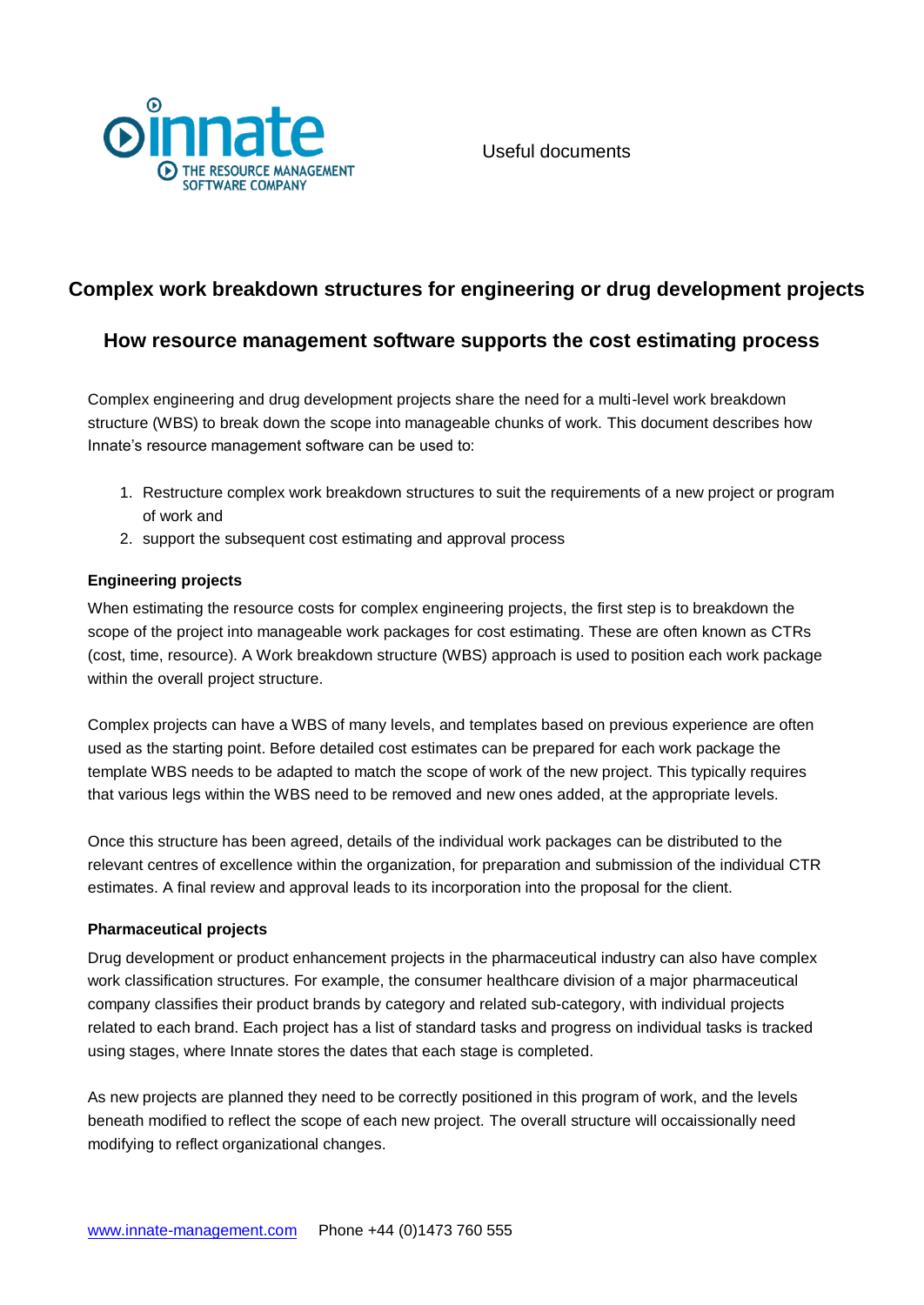This white paper describes how Innate's resource management software is used to support this cost estimating process for complex work breakdown structures.

### **Using Resource Management software for restructuring the WBS**

- 1. The first step is to create a WBS for the new project or program of work, using a WBS template as the starting point. The screenshot below shows a representative WBS template stored in Innate's resource management software. It consists of the following levels:
	- 1. Client
	- 2. Program
	- 3. Project
	- 4. Phase
	- 5. Module
	- 6. Task
	- 7. Skill
	- 8. Resource

In this first screenshot we can see the structure collapsed to a single line for each Client, with the column titles indicating the levels in the WBS.

| <b>WBS</b><br><b>Assignments Table</b><br>More                                                                                                                                                                                                                      |                                        |  |  |  |  |  |  |  |  |  |
|---------------------------------------------------------------------------------------------------------------------------------------------------------------------------------------------------------------------------------------------------------------------|----------------------------------------|--|--|--|--|--|--|--|--|--|
|                                                                                                                                                                                                                                                                     |                                        |  |  |  |  |  |  |  |  |  |
|                                                                                                                                                                                                                                                                     |                                        |  |  |  |  |  |  |  |  |  |
| Project:<br>16 values: Admin, Draft Plan 2, Feasibility study for ABC Corp, GP Test, Innate, Mexico, New 1, New 2, New 3, New CRM system, Project A, Project B, Project C, Project D, Project E, Support invoicing system                                           |                                        |  |  |  |  |  |  |  |  |  |
| <b>Resource: All Resources</b>                                                                                                                                                                                                                                      |                                        |  |  |  |  |  |  |  |  |  |
| Work:<br>Between 06/11/13 and 12/31/13                                                                                                                                                                                                                              |                                        |  |  |  |  |  |  |  |  |  |
| Client $(1)$ ^<br>Project (3) ^<br>Module $(5)$ ^<br>Task $(6)$ ^<br>Skill (7) ^<br>Program (2) ^<br>Phase $(4)$ ^                                                                                                                                                  | Resource (8) ^                         |  |  |  |  |  |  |  |  |  |
| EE<br>日田<br>EE<br>日田<br>日田<br>日田<br>日田                                                                                                                                                                                                                              | 日田                                     |  |  |  |  |  |  |  |  |  |
| Availability                                                                                                                                                                                                                                                        |                                        |  |  |  |  |  |  |  |  |  |
| <sup>E</sup> ABC Co<br>$\mathbb{H}$ (various)<br>$\mathbb{H}^{\cdots}$ (various)<br>$\left  \frac{1}{n} \right $ (various)<br>$\mathbb{H}$ (various)<br>$\mathbb{H}$ (various)<br>$\mathbb{H}^{\mathbb{H}}$ (various)                                               | $\left  \frac{1}{n} \right $ (various) |  |  |  |  |  |  |  |  |  |
|                                                                                                                                                                                                                                                                     |                                        |  |  |  |  |  |  |  |  |  |
| $\mathbb{E}_{(various)}$<br>Ė.<br><b>E</b> BAU<br>$\mathbb{H}^{\mathbb{H}}$ (various)<br>$\mathbb{H}$ (various)<br>$\left  \frac{\Box}{\Box}$ (various)<br>Acme<br>(various)                                                                                        | $ \dot{H}$ (various)                   |  |  |  |  |  |  |  |  |  |
| <b>Client Projects</b><br>New CRM system<br>ANALYST<br>Innate<br><b>Business case</b>                                                                                                                                                                               | <b>Nat Nolan</b>                       |  |  |  |  |  |  |  |  |  |
| <b>BAU</b><br>Internal<br>Admin<br><b>Holidays</b><br><b>PROJECT DIRECTOR</b>                                                                                                                                                                                       | Abigail                                |  |  |  |  |  |  |  |  |  |
| Total                                                                                                                                                                                                                                                               |                                        |  |  |  |  |  |  |  |  |  |
| <b>Unallocated</b>                                                                                                                                                                                                                                                  |                                        |  |  |  |  |  |  |  |  |  |
|                                                                                                                                                                                                                                                                     |                                        |  |  |  |  |  |  |  |  |  |
| $\vert \mathbf{K} \vert$                                                                                                                                                                                                                                            |                                        |  |  |  |  |  |  |  |  |  |
| $\lambda$<br>$^{\circ}$<br>lip<br>陷<br>$\mathbf{e}$<br>$\mathbf{r}$<br>$\left\langle \mathbf{K}\right\rangle$<br>$\Theta$<br>$\prec$<br>$\gg$<br>$\lambda$<br>$\rightarrow$<br>1 to 4 of 4<br>Gantt/Table<br>Find:<br><b>Find Next</b><br>More<br>$ $ days $  \vee$ |                                        |  |  |  |  |  |  |  |  |  |

2. By clicking on the + or – symbols to the left of the WBS elements, you can expand or collapse the WBS tree at the selected level in the structure. The screenshot below shows the effect of opening an item at levels 1 & 2, to show the relevant projects at level 3.

| Client $(1)$ ^                                                                                                                                                                                                                                                                                                   | Program (2) ^          | Project (3) ^                               | Phase $(4)$ ^                                      | Module (5) ^                         | Task $(6)$ ^                           | Skill (7) ^                                          | Resource (8) ^                  |  |
|------------------------------------------------------------------------------------------------------------------------------------------------------------------------------------------------------------------------------------------------------------------------------------------------------------------|------------------------|---------------------------------------------|----------------------------------------------------|--------------------------------------|----------------------------------------|------------------------------------------------------|---------------------------------|--|
| 日田                                                                                                                                                                                                                                                                                                               | 日田                     | 日田                                          | 日日                                                 | 日田                                   | 日田                                     | 日田                                                   | 日田                              |  |
| Availability                                                                                                                                                                                                                                                                                                     |                        |                                             |                                                    |                                      |                                        |                                                      |                                 |  |
| <b>FIABC Co</b>                                                                                                                                                                                                                                                                                                  | <b>BAU</b>             | Finnate                                     | $\mathbb{H}^{\mathbb{H}}$ (various)                | $\mathbb{H}^{\mathbb{H}}$ (various)  | $\mathbb{H}$ (various)                 | $\mathbb{H}$ (various)                               | $\mathbb{H}$ (various)          |  |
| ABC Co                                                                                                                                                                                                                                                                                                           | <b>Client Projects</b> | Feasibility study for ABC Co                |                                                    | 車                                    | (various)                              | ANALYST                                              | Nat Nolan                       |  |
| ABC Co                                                                                                                                                                                                                                                                                                           | <b>Client Projects</b> | <b>Project C</b>                            |                                                    | ∣Ė                                   | (various)                              | ANALYST                                              | Kris King                       |  |
| ABC Co                                                                                                                                                                                                                                                                                                           | <b>Client Projects</b> | Support invoicing system                    |                                                    | <b>TERRIT</b>                        | System Upgrade                         | ANALYST                                              | Kris King                       |  |
| ABC Co                                                                                                                                                                                                                                                                                                           | Marketing              | <b>Project A</b>                            |                                                    | 車                                    | (various)                              | ANALYST                                              | $\boxed{\frac{+}{}}$ (various)  |  |
| Acme                                                                                                                                                                                                                                                                                                             | <sup>E</sup> BAU       | $\sqrt{\frac{ \mathbf{H} ^2}{2}}$ (various) | $\left  \frac{\dot{H}}{\dot{H}} \right $ (various) | $\left  \frac{\Box}{\Box}$ (various) | $\left  \frac{1}{2} \right $ (various) | $\sqrt{\frac{ \mathbf{E} }{ \mathbf{E} }}$ (various) | $\boxed{\frac{1}{2}}$ (various) |  |
| Innate                                                                                                                                                                                                                                                                                                           | <b>Client Projects</b> | New CRM system                              |                                                    |                                      | <b>Business case</b>                   | ANALYST                                              | <b>Nat Nolan</b>                |  |
| Internal                                                                                                                                                                                                                                                                                                         | <b>BAU</b>             | Admin                                       |                                                    |                                      | <b>Holidays</b>                        | <b>PROJECT DIRECTOR</b>                              | Abigail                         |  |
| Total                                                                                                                                                                                                                                                                                                            |                        |                                             |                                                    |                                      |                                        |                                                      |                                 |  |
| Unallocated                                                                                                                                                                                                                                                                                                      |                        |                                             |                                                    |                                      |                                        |                                                      |                                 |  |
|                                                                                                                                                                                                                                                                                                                  |                        |                                             |                                                    |                                      |                                        |                                                      |                                 |  |
| $\overline{\mathsf{K}}$<br>L <sub>i</sub> p<br>$\lambda$<br>$\circledR$<br>$\bigcirc$ days $\vee$<br>陷<br>$\left\langle \mathbf{K}\right\rangle$<br>$\mathbf{G}$<br>内<br>$\rightarrow$<br>$\lambda$<br>$\rightarrow$<br>$\left\langle \right\rangle$<br>Gantt/Table<br>Find:<br>1 to 8 of 8<br>Find Next<br>More |                        |                                             |                                                    |                                      |                                        |                                                      |                                 |  |

[www.innate-management.com](http://www.innate-management.com/) Phone +44 (0)1473 760 555